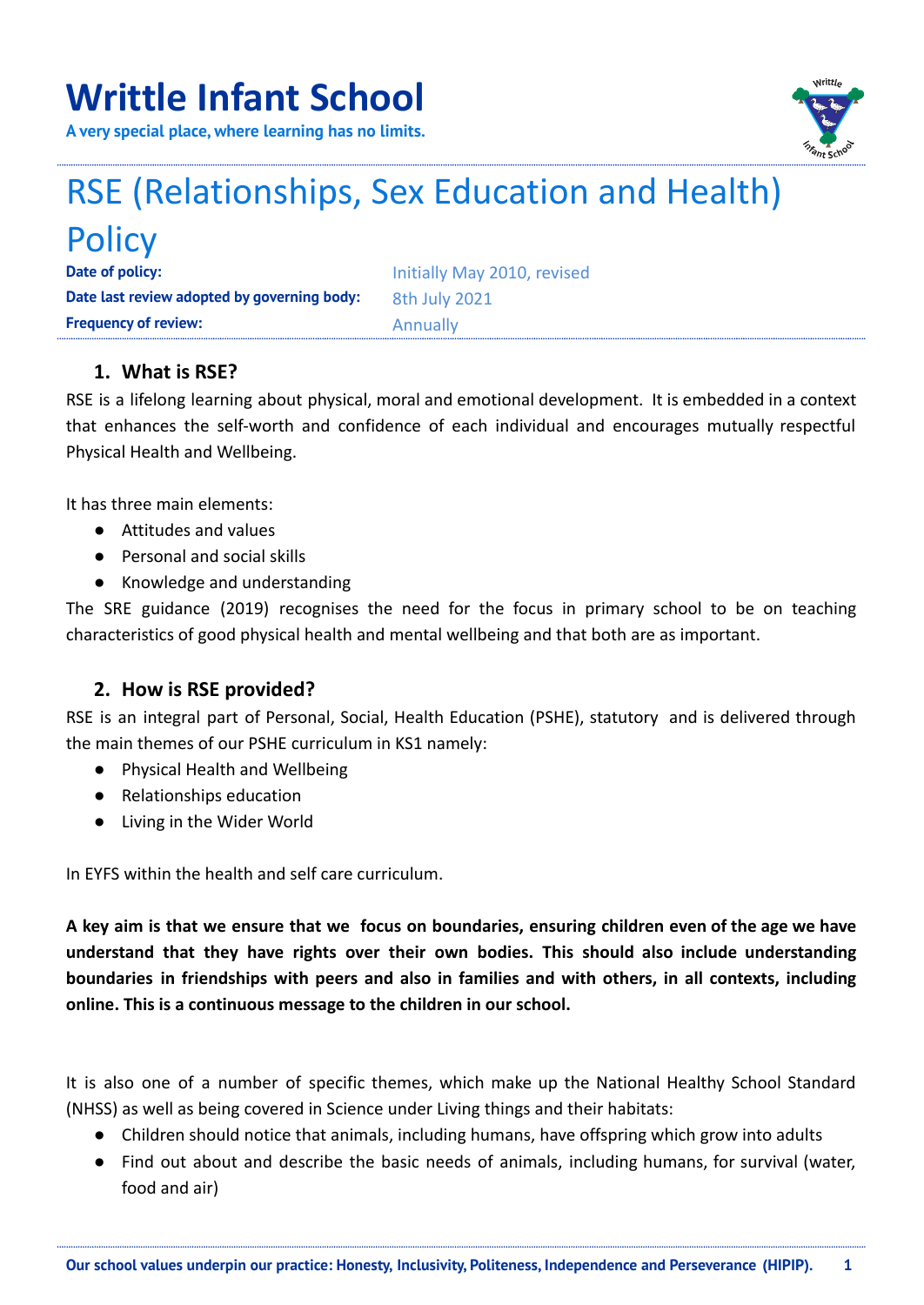● Describe the importance for humans of exercise, eating the right amounts of different food

By the end of primary school pupils should know about families and people who care for them, caring friendships, respectful friendships, online relationships and being safe.

In terms of physical health and wellbeing, children need to be aware of mental well-being, internet safety and harms, physical health and fitness, healthy lifestyles, changing adolescent body (Junior school age).

RSE is fully integrated into the curriculum and not isolated, taken out of context, or over-emphasised in any way.

Some aspects, particularly those dealing with behaviour and relationships are also covered in assembly, religious education, through topics and in other activities which make up school life. Class teachers and the senior Management Team will have the responsibility for ensuring the delivery of RSE. When an area of SRE is about to be taught for example body parts, parents will be notified in advance so any concerns can be addressed.

#### **3. Links with policies**

The RSE policy has clear links with other school policies including the:

- Equal Opportunities Policy
- Health and Safety Policy
- Special Educational Needs Policy
- Drugs Education Policy
- PSHE Policy
- Behaviour Policy
- Managing medical conditions in school policy

# **4. Monitoring and evaluation**

The Governing Body will review this policy annually and assess its implementation and effectiveness. The policy will be promoted throughout the school.

# **5. Parents' rights to withdrawal**

The Relationships Education, Relationships and Sex Education and Health Education (England) Regulations 2019, made under sections 34 and 35 of the Children and Social Work Act 2017, make Relationships Education compulsory for all pupils receiving primary education and Relationships and Sex Education (RSE) compulsory for all pupils receiving secondary education.4 They also make Health Education compulsory in all schools except independent schools. Parents are always welcome to discuss any reservations with the class teacher(s) concerned or the Headteacher.

# **6. Children with SEND/Vulnerable children**